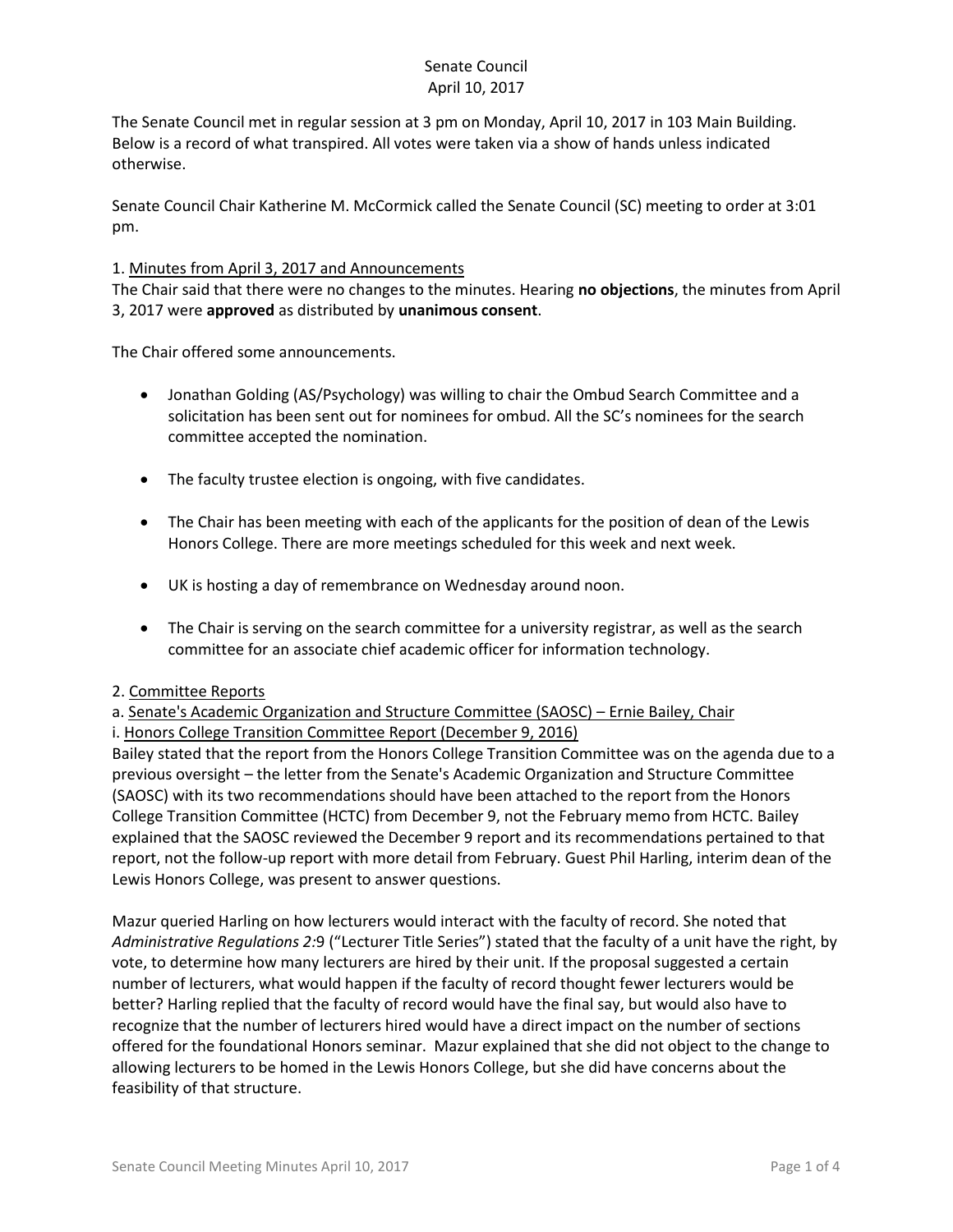Schroeder noted that page five of the report included reference to a non-credit bearing requirement. She explained that UK could not have a requirement that was not somehow tied to a course. Harling commented that in retrospect, the term "requirement" was a misnomer – the section was intended to outline ways in which Honors would seek to expose freshmen to the senior showcase work done by seniors. He was amenable to revising the title for that section to remove the reference to a requirement. Bailey commented that it was fine to make the report clearer, but the SAOSC did not weigh in on anything pertaining to the curriculum.

Mazur said that it was still not clear what role the Honors council would play in comparison to the advisory body. Harling asked for guidance as to how to make the language clearer. The Chair suggested that a sentence on page eight of the report<sup>1</sup> could be modified by adding "and its faculty council" after "College" and before the period. This would make it clear that the faculty of record would be the same body as the Lewis Honors council.

The **motion** from the SAOSC was that the SAOSC endorses the Honors College Transition Committee report of December 9, 2016 (and its contents) with revisions and recommends endorsement by the Senate. The Chair indicated that the motion should include the two friendly amendments and there were no objections to that. Because the motion came from committee, no **second** was required. A **vote** was taken and the motion **passed** with none opposed.

### b. Senate's Academic Programs Committee (SAPC) – Margaret Schroeder, Chair

#### i. Proposed New BA in Dance

Schroeder, chair of the Senate's Academic Programs Committee (SAPC), explained the proposal. Guests Nancy Jones (FA/Theatre and Dance, department chair) and Susan Thiel (FA/Theatre and Dance) were present to answer the questions posed by SC members. The **motion** from the SAPC was a recommendation that the University Senate approve, for submission to the Board of Trustees, the establishment of a new BA in Dance, in the Department of Theatre and Dance within the College of Fine Arts. Because the motion came from committee, no **second** was required. When discussion was over, a **vote** was taken and the motion **passed** with none opposed.

#### c. Senate's Admissions and Academic Standards Committee (SAASC) – Scott Yost, Chair i. Proposed Change to BS Human Health Sciences

Guest Scott Yost, chair of the Senate's Admissions and Academic Standards Committee (SAASC), explained the proposal. Guest Geza Bruckner (HS/Clinical Science) answered a couple of questions from SC members. The **motion** from the SAASC was a recommendation that the Senate approve the changes to the BS in Human Health Sciences. Because the motion came from committee, no **second** was required. A **vote** was taken and the motion **passed** with none opposed.

## 3. Nominees for Residency Review Committee

SC members discussed the nominees. McGillis **moved** to approve the four names and Cross **seconded**. A **vote** was taken and the motion **passed** with none opposed.

## 4. Tentative Senate Agenda for April 17, 2017

SC members discussed the agenda and suggested a few modifications. SC members suggested the Chair offer senators an update on the first round of voting results for the faculty trustee election and the

l

 $1$  "Taken together, regular and ex-officio members of the FoR should amount to some twenty faculty members – thus providing a substantial cohort that will function as the faculty of the Lewis Honors College."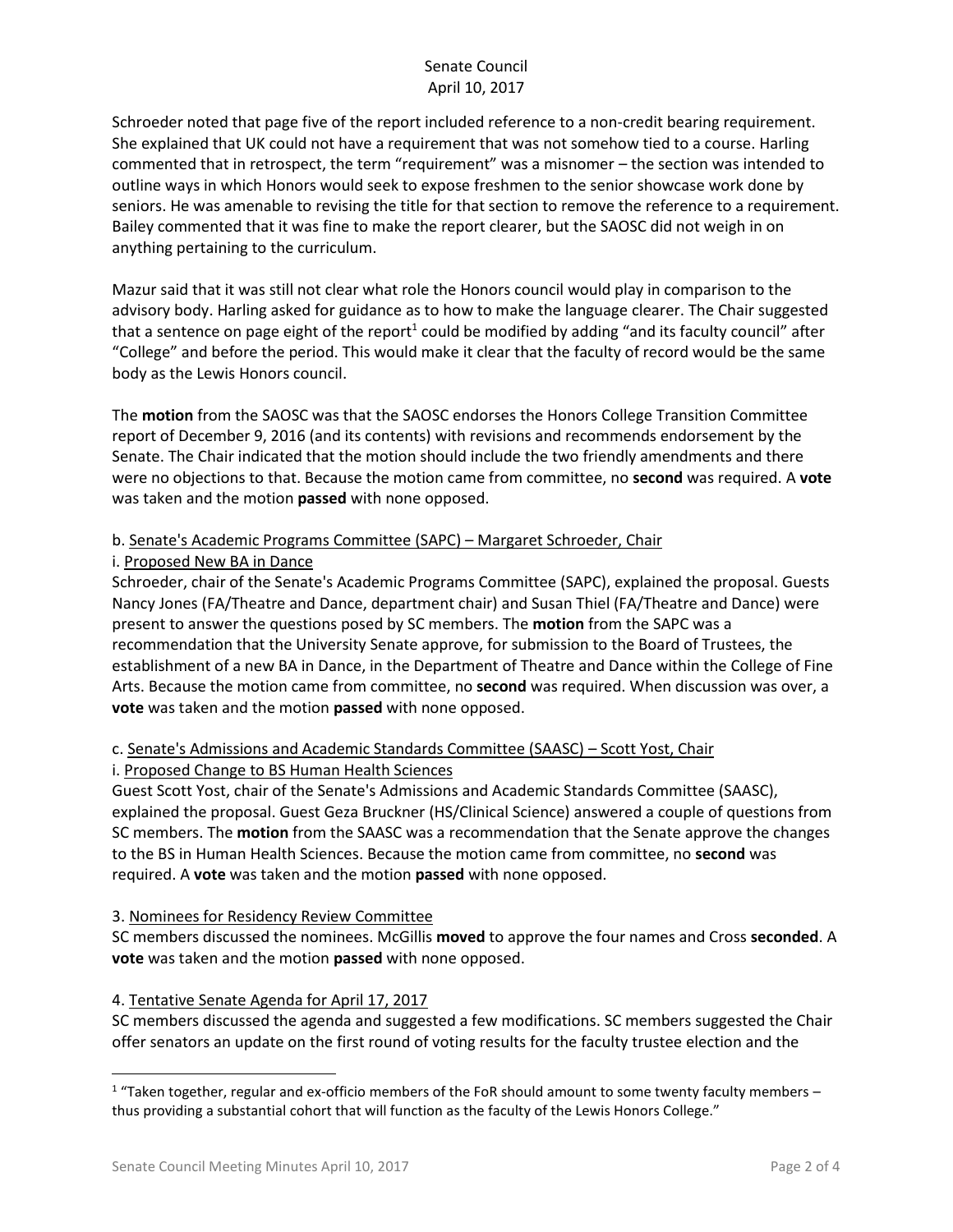recent meeting of Kentucky's Coalition of Faculty and Senate Leaders (COSFL). Schroeder **moved** to approve the tentative Senate agenda for April 17, 2017 as an ordered list, with the understanding that items may be rearranged to accommodate guests' schedules. Wood **seconded**. A **vote** was taken and the motion **passed** with none opposed.

#### 5. Process for Faculty Survey on Evaluation of the President

The Chair began by thanking Wood for her past years of service in the evaluation – Wood and her expertise have been the linchpin of the survey in the past, but it was time now to find a permanent process that did not solely rely on one individual. SC members discussed the process for the faculty survey on the evaluation of the President. The Chair added that if a cost was involved, she would take responsibility for approaching the appropriate senior administrator about it. She suggested the SC take a two-step approach: identify a small group to oversee the process and give that group some guidance as to how to move forward. Bailey was willing to lead the small group; the Chair suggested that Wood participate again to offer the benefit of her experiences with the small group. There were no objections to this plan of action.

SC members discussed the pros and cons of using an individual faculty or staff member to evaluate the statistical results and of using an internal center or contract faculty labor from an outside university for the statistical evaluation. During discussion, Wood clarified for SC members that she had never evaluated the narrative comments. The purpose of including the open-ended questions was to give respondents a final opportunity to express their full opinion; the narrative comments were not intended for statistical analysis. The President had always been provided a copy of the narrative comments, but no work was done on the comments; with the exception of one year when the comments were organized by general topic. SC members were also generally supportive of having the overseeing group be a subcommittee of the SC, as well as supportive of having a unit at UK, such as the Applied Statistics Lab or the College of Education's Evaluation Center, perform the statistical analysis. Mazur volunteered to serve on the small group.

Wood **moved** to charge a small group (comprised of Bailey as the lead with members Wood and Mazur) with conducting the annual faculty survey of the President. Lauersdorf **seconded**. A **vote** was taken and the motion **passed** with none opposed. The Chair then turned to the process by which the small group would conduct the evaluation. SC members expressing an opinion were amenable to allowing the small group to identify the best internal UK unit to use for the survey. In response to a question from Mazur, the Chair said she would work with senior leadership.

Schroeder asked for discussion to return back to the tentative Senate agenda. She explained that two program proposals were missing and should be included. There were no objections to adding them to the agenda.

6. Items from the Floor (Time Permitting) No SC member raised an item from the floor for discussion.

McGillis **moved** to adjourn and Cross **seconded**. A **vote** was taken and the motion **passed** with none opposed. The meeting was adjourned at 4:13 pm.

> Respectfully submitted by Katherine M. McCormick, Senate Council Chair